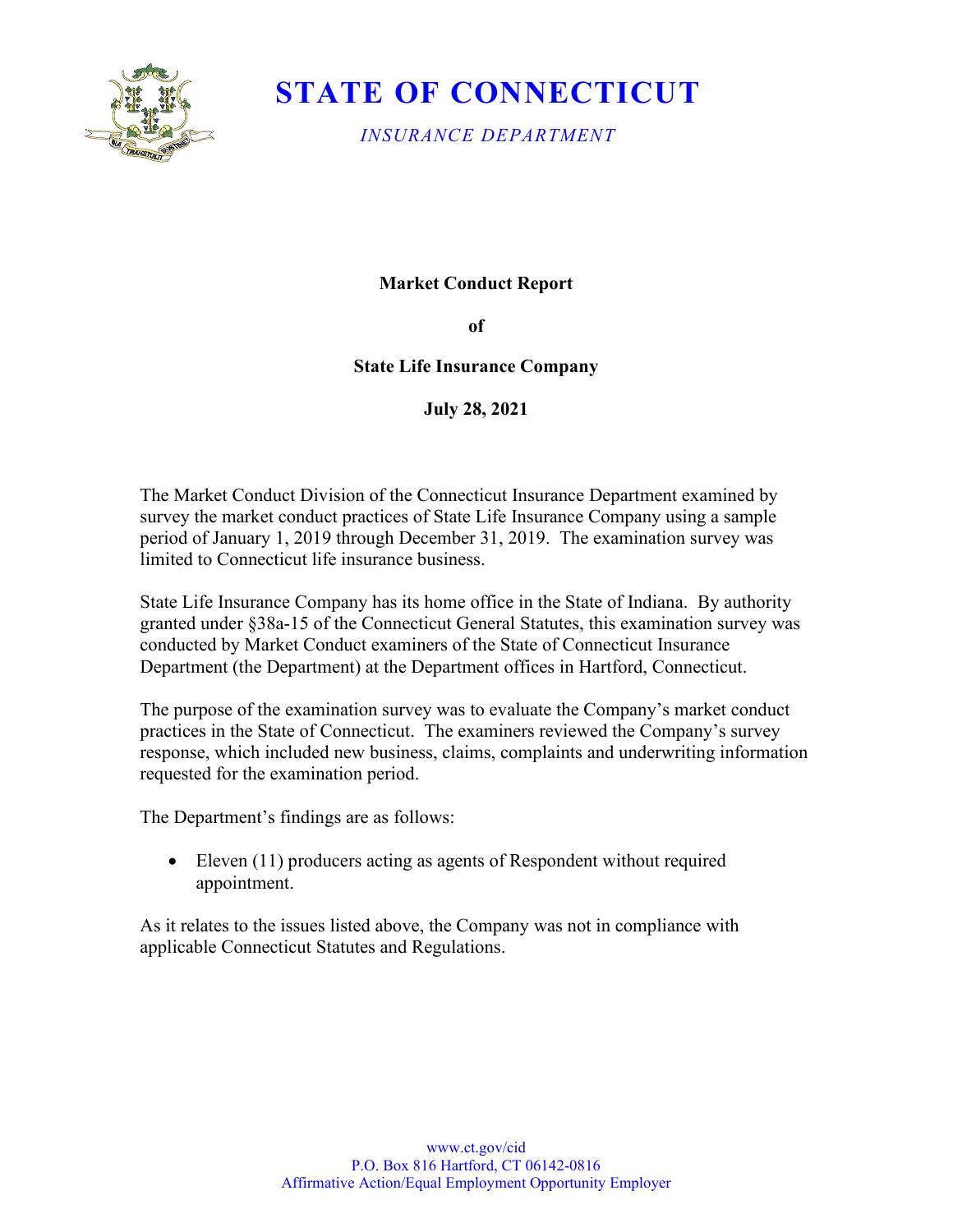

 $\begin{array}{l} \displaystyle \left\vert \begin{array}{c} \hspace{-0.1cm} \text{mod} \\ \hspace{-0.1cm} \text{mod} \\ \hspace{-0.1cm} \text{mod} \\ \hspace{-0.1cm} \text{mod} \\ \hspace{-0.1cm} \text{mod} \end{array} \right\vert \end{array}$ 

 $\tilde{\mathfrak{a}}$  M

ri

# STATE OF CONNECTICUT

INSURANCE DEPARTMENT

### IN THE MATTER OF: DOCKET MC 21-69 STATE LIFE INSURANCE COMPANY: o ^

H' 1^: X

### STIPULATION AND CONSENT ORDER

It is hereby stipulated and agreed between State Life Insurance Company and the State of Connecticut Insurance Department by and through Andrew N. Mais, Insurance Commissioner, to wit:

I

WHEREAS, pursuant to a Market Conduct examination, the Insurance Commissioner alleges the following with respect to State Life Insurance Company:

- 1. State Life Insurance Company, hereinafter referred to as Respondent, is domiciled in the State of Indiana and is licensed to transact life and health insurance in the State of Connecticut. The NAIC company code number is 69116.
- 2. From April I, 2021 through June 28, 2021, the Department conducted an examination of Respondent's market conduct practices in the State of Connecticut covering the period from January 1, 2019 through December 31, 2019.
- 3. During the period under examination. Respondent failed to follow established practices and procedures to ensure compliance with statutory requirements, resulting in the instance of:
	- a) Eleven (11) producers acting as agents of Respondent without required appointment.
- 4. The conduct as described above violates §38a-702m of the Connecticut General Statutes, and constitutes cause for the imposition of a fine or other administrative penalty under §38a-2 and §38a-774 of the Connecticut General Statutes.

II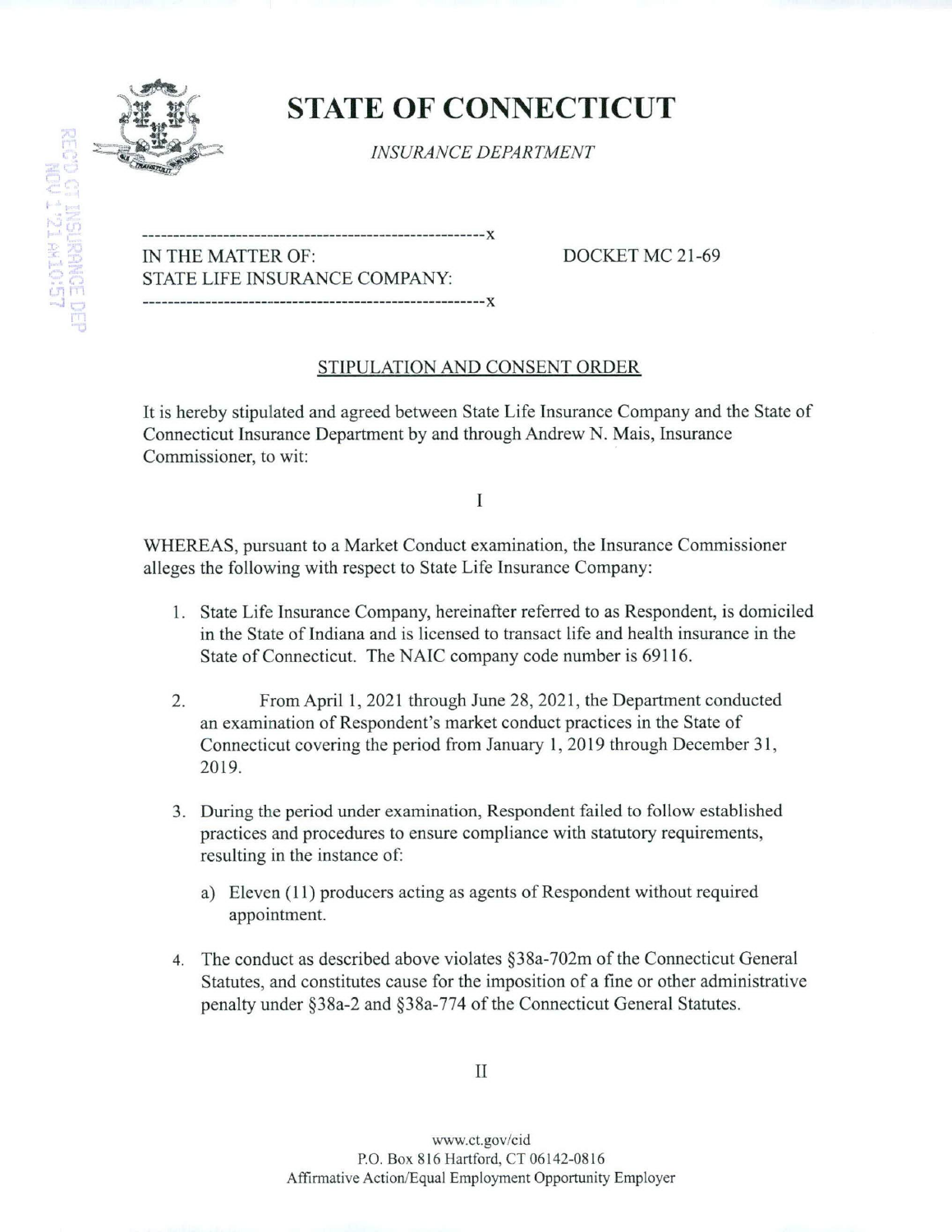- 1. WHEREAS, Respondent neither admits nor denies the allegations contained in paragraphs three and four of Article I of this Stipulation; and
- 2. WHEREAS, Respondent agrees to undertake a complete review of its practices and procedures to enhance compliance with Connecticut statutes in the areas of concern, as described in the Market Conduct Report and this Stipulation; and
- 3. WHEREAS, Respondent agrees to provide the Insurance Commissioner with a summary of actions taken to comply with the recommendations in the Market Conduct Report within ninety (90) days of the date of this document; and
- 4. WHEREAS, Respondent agrees to pay a fine in the amount of \$ 16,500 for the alleged violations described herein; and
- 5. WHEREAS, Respondent, being desirous of terminating this proceeding without the necessity of a formal proceeding or further litigation, does consent to the making of this Consent Order and voluntarily waives:
	- a. any right to a hearing; and
	- b. any requirement that the Insurance Commissioner's decision contain a statement of findings of fact and conclusions of law; and
	- c. any and all rights to object to or challenge before the Insurance Commissioner or in any judicial proceeding any aspect, provision or requirement of this Stipulation.

NOW THEREFORE, upon the consent of the parties, it is hereby ordered and adjudged:

- 1. That the Insurance Commissioner has jurisdiction of the subject matter of this administrative proceeding.
- 2. That Respondent is fined the sum of Sixteen Thousand Five Hundred Dollars (\$16,500) for the violations herein above described.

State Life Insurance Company

Jax Biblishtianne Jay 8 Williams By:

(Representative of Insurance Company)